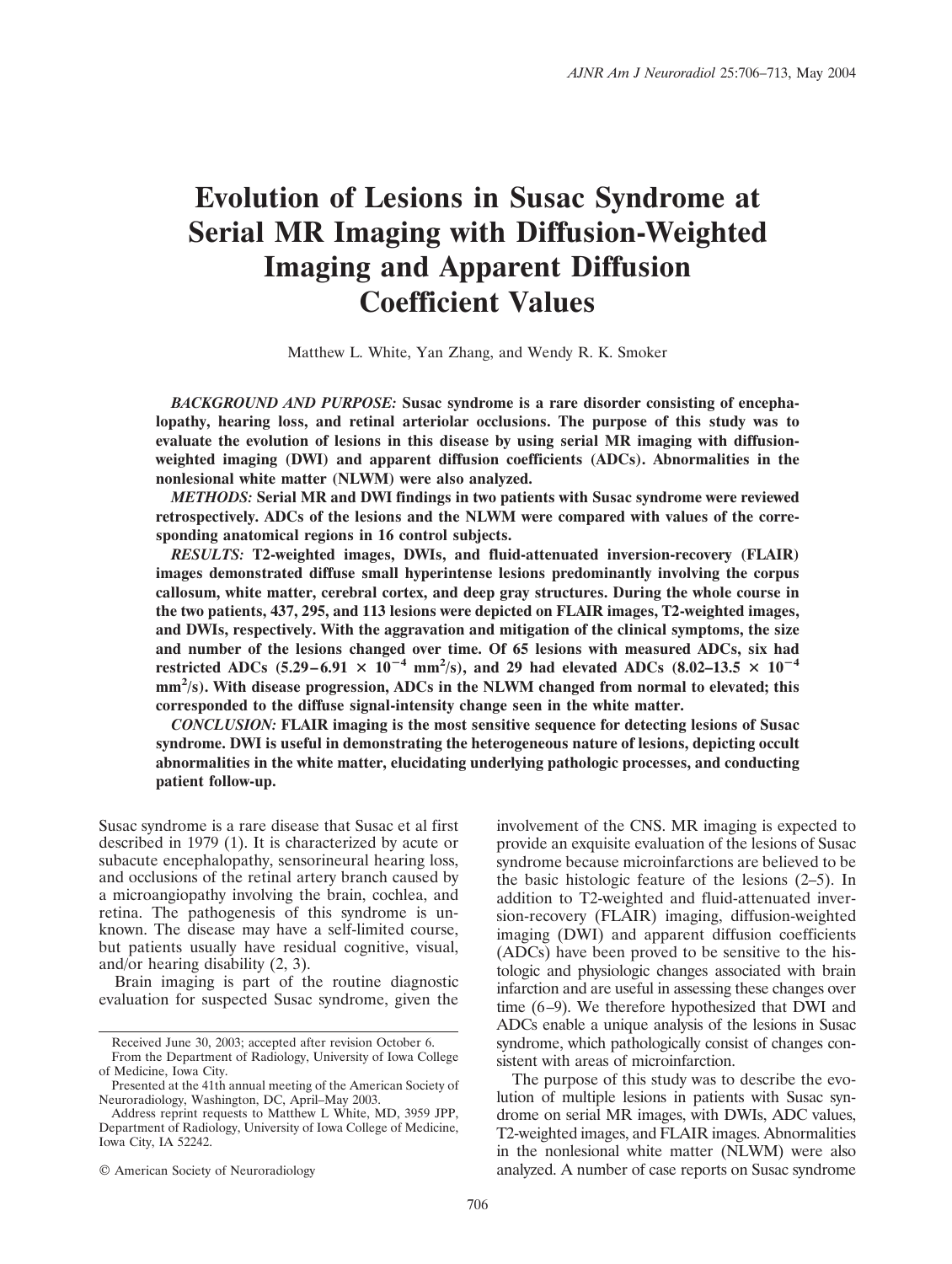have described the MR appearance of the brain  $(2-5, 1)$ 10–19); however, only a few include the serial MR appearance (3, 4). To our knowledge, DWI and ADCs in patients with Susac syndrome have not been previously described.

### **Methods**

We retrospectively reviewed serial MR findings, including those of DWIs, in two patients with Susac syndrome. Each was imaged four times within 8 or 11 months. ADC values were calculated for 65 noncortical lesions (36 in patient 1, 29 in patient 2) and 64 regions in NLWM. These values were quantitatively compared with ADC values from corresponding anatomic regions in 16 control subjects. An additional 45 cortical lesions were not included in the statistical analysis because of possible partial voluming of CSF into the ADC measurements. The institutional review board at our hospital approved this study.

#### *Patient Histories and Clinical Presentations*

Patient 1.— A 21-year-old African American woman presented with a 2-week history of encephalopathy. Fluorescein angiography showed an occlusion of the right retinal artery branch. She was treated with steroid therapy and, within 2 weeks, her symptoms moderately improved. The patient was readmitted with recurrent encephalopathy 8 weeks after the initial onset. Fluorescein angiography showed two new occlusions of the left retinal artery branch, and audiography demonstrated high-frequency hearing loss on the left side. Her condition substantially improved after 2 months of steroid therapy. Over the next 8 months, the patient appeared to have improved, as she was discharged with steroid treatment. An ophthalmologic examination was performed at 9 months from initial onset, and her condition was stable with no new occlusion of the retinal artery branch. After that, she failed to keep her clinic appointment.

Patient 2.— A 49-year-old woman presented with acute onset of partial vision loss in the right eye and a 2-week history of headaches. Fluorescein angiography showed an occlusion of the right retinal artery branch and a visible embolus. She was treated with aspirin and discharged home in stable condition about 1 month later. The patient was readmitted with encephalopathy at 6 weeks after her initial presentation. Ophthalmologic examination showed a new occlusion of the retinal artery branch in her left eye. She was treated with immunosuppressive therapy. About 1 month later, the encephalopathy was notably improved. However, it relapsed 4 months later, at which time ophthalmoscopy showed new occlusions of the retinal artery branch in her left eye. An audiogram demonstrated partial hearing loss in the right ear. After treatment with more-aggressive steroid therapy, she had good clinical improvement. At 11 months from initial onset, the patient presented with worsening vision and encephalopathy. She received steroid therapy again and improved somewhat. In the following year, her symptoms recurred repeatedly and mitigated after treatment. After about 2 years from initial onset, the patient had major improvement with no vision or hearing impairment.

Diagnosis of Susac Syndrome.—In both the patients, extensive hematologic studies, including autoimmune panels, were unremarkable. Four-vessel cerebral angiograms were normal. In each case, Susac syndrome was diagnosed on the basis of coexistent encephalopathy, retinal artery occlusions, and hearing dysfunction. The clinical course, symptoms, auditory findings, retinal findings, and treatments in the two patients are summarized in Table 1.

#### *Image Acquisition*

The initial (2 weeks from onset) and third (10 weeks from onset) MR examinations in patient 1 were performed with a

1.5-T superconducting magnet (Magnetom Vision; Siemens, Erlangen, Germany). Conventional MR imaging included an axial T1-weighted spin-echo (SE) sequence (TR/TE, 700/14 or 600/14; matrix,  $256 \times 512$  or  $192 \times 512$ ; field of view,  $24 \times 24$ ), an axial T2-weighted fast SE sequence (TR/TE, 3986/99; matrix, 264  $\times$  1024 or 308  $\times$  1024; field of view, 24  $\times$  24), and a FLAIR sequence (TR/TE/TI, 9000/105/2700; matrix, 182  $\times$ 256; field of view,  $24 \times 24$ ). Before the administration of contrast agent, axial DWIs were acquired by using a single-shot echo-planar imaging sequence (TR/TE, 5400/103; matrix, 96  $\times$ 200; field of view,  $25 \times 25$ ). A reference T2-weighted intensity image  $(b = 0.0 \text{ s/mm}^2)$  and three orthogonally oriented DWIs  $(b = 1000 \text{ s/mm}^2)$  were obtained at each transverse section.

The second (8 weeks from onset) and fourth (8 months from onset) MR examinations in patient 1 and the four examinations (2 and 8 weeks, 4 and 11 months) in patient 2 were performed with a 1.5-T superconducting magnet (Signa; GE Medical Systems, Milwaukee, WI). Conventional MR imaging consisted of an axial T1-weighted SE sequence (583/20; matrix,  $192 \times 256$ ; field of view,  $24 \times 24$ ), an axial T2-weighted fast SE sequence (3000/100; matrix, 256  $\times$  256; field of view, 24  $\times$  24), and a FLAIR sequence (9002/165/2700; matrix,  $182 \times 256$ ; field of view,  $24 \times 24$ ). Before the administration of contrast agent, axial DWIs were acquired by using a single-shot echo-planar imaging sequence with a TR/TE of 5000/94.7, a matrix of  $128 \times$ 128, and a field of view of  $32 \times 32$ . A reference T2-weighted intensity image  $(b = 0.0 \text{ s/mm}^2)$  and a diffusion trace image  $(b = 1000 \text{ s/mm}^2)$  were obtained at each transverse section. The latter was an image with minimized diffusion anisotropy and created from the average of three orthogonal diffusion directions.

All images were acquired with a section thickness of 5 mm and an intersection gap of 2 mm. Contrast-enhanced axial and coronal T1-weighted images, obtained after injection of gadopentetate dimeglumine (0.1 mmol/kg), were obtained at the initial and second examinations in patient 1 and at every examination in patient 2.

Sixteen control subjects without neurologic symptoms were also imaged with identical protocols (10 with the GE Medical Systems unit and six with the Siemens unit).

#### *Image Analyses*

Lesion location, number, size, signal intensity, and enhancement were evaluated. How these findings changed over time were studied. A lesion was defined as a focus of hyperintensity, as depicted on T2-weighted images, FLAIR images, and/or DWIs. Some small hyperintensities, which appeared in a cluster pattern (especially in the corpus callosum) were counted as multiple lesions, though some might have been different parts of a single lesion. Because of the lack of clear separation, it was sometimes difficult to determine which were individual lesions or parts of a single lesion.

DWIs were reviewed on a workstation (ADW 4.0; GE Medical Systems). ADC values were calculated as follows: ADC =  $-[ln(S/S_0)]/b$ , where *S* is the signal intensity of the region of interest obtained through three orthogonally oriented DWIs or diffusion trace images,  $S_0$  is the signal intensity of the region of interest acquired through reference T2-weighted intensity images, and  $\vec{b}$  is the gradient *b* factor with value of 1000 s/mm<sup>2</sup>.

We recorded ADC values from the lesions detected on DWIs in both patients. Changes in the ADC values were evaluated during follow-up. However, because most of the lesions were small, and the location of the axial sections was not the same on every examination, the size and shape of the lesions appeared different during follow-up, and ADC changes for specific lesions could not be assessed. Several small lesions of the corpus callosum were near the CSF of the ventricles, and their ADC values could not be accurately measured. Differences of ADC values between pathologic lesions and corresponding anatomic regions in control subjects were compared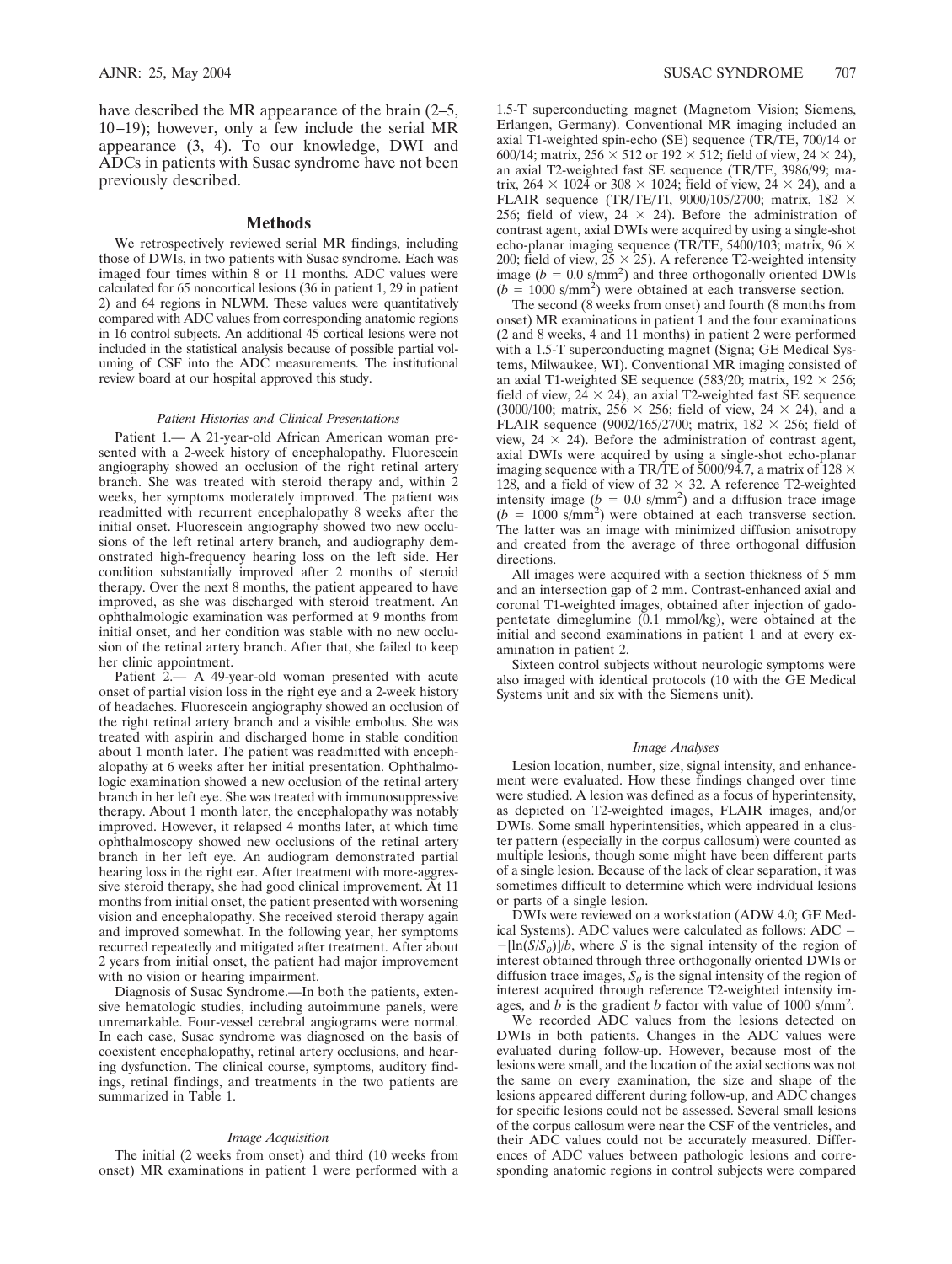| Clinical course                                     | Symptoms                                                                                                                                       | <b>MR</b> Examination              | <b>Auditory Findings</b>         | <b>Retinal Findings</b>                       | Treatment*                                                                                                 |
|-----------------------------------------------------|------------------------------------------------------------------------------------------------------------------------------------------------|------------------------------------|----------------------------------|-----------------------------------------------|------------------------------------------------------------------------------------------------------------|
| Patient 1                                           |                                                                                                                                                |                                    |                                  |                                               |                                                                                                            |
| Initial admission, 2<br>wk after onset              | Headaches, vomiting, R arm feeling<br>loss, impaired balance, urinary<br>incontinence, dysarthria,<br>decreased attention span, gait<br>ataxia | 2 wk after onset                   | Normal                           | R branch retinal<br>artery<br>occlusion       | IV SoluMedrol 1 g/d<br>$\times$ 5, IVIG 0.4 g/d<br>$\times$ 5, prednisone 60<br>mg/d (with taper)          |
| Symptom relapse, 8<br>wk after initial<br>onset     | Headaches, cognitive decline,<br>clumsiness, worsened gait ataxia,<br>upper extremity ataxia                                                   | 8 and 10 wk after<br>initial onset | L high-frequency<br>hearing loss | New L branch<br>retinal artery<br>occlusion   | IVIG 0.4 $g/d \times 5$ ,<br>prednisone 50 mg/d<br>(with taper)                                            |
| Stable condition,<br>8-9 mo after<br>initial onset  | Difficult in tandem walking, mild<br>dysmetria                                                                                                 | 8 mo after initial<br>onset        | No change                        | No new occlusion                              | Prednisone 20 mg/d                                                                                         |
| Patient <sub>2</sub>                                |                                                                                                                                                |                                    |                                  |                                               |                                                                                                            |
| Initial admission, 2<br>wk after onset              | Headaches, R partial vision loss                                                                                                               | 2 wk after onset                   | Normal                           | R branch retinal<br>artery<br>occlusion       | Aspirin                                                                                                    |
| Symptom relapse, 6<br>wk after initial<br>onset     | Headaches, R face and arm<br>numbness                                                                                                          | 6 wk after initial<br>onset        | Normal                           | New L branch<br>retinal artery<br>occlusion   | IV methylprednisolone<br>$1 \text{ g} \times 1$ , prednisone<br>80 mg/d (with<br>taper)                    |
| Symptom relapse, 4<br>mo after initial<br>onset     | L arm parethesias, R extremity<br>weakness, staggering walking                                                                                 | 4 mo after initial<br>onset        | R partial hearing<br>loss        | New R/L branch<br>retinal artery<br>occlusion | IVIG 0.4 $g/d \times 5$<br>(monthly basis for 4)<br>consecutive mo),<br>prednisone 60 mg/d<br>(with taper) |
| Worsening<br>symptoms, 11 mo<br>after initial onset | Worsening in vision, poor<br>concentration, confusion,<br>impaired balance                                                                     | 11 mo after initial<br>onset       | No change                        | No change                                     | IVIG 0.4 gm/d $\times$ 5<br>(almost every 6-8<br>wk for $1 y)$                                             |
| Stable condition, 2 y<br>later                      | Mild ataxia, poor tandem                                                                                                                       |                                    | Normal                           | Normal                                        |                                                                                                            |

**TABLE 1: Clinical histories and presentations in patients with Susac syndrome**

Note.—IV indicates intravenous; IVIG, intravenous immunoglobulin.

by calculating a *z*-score. A significant difference was accepted if the *z*-score was above 2 or below –2.

ADC values of NLWM were also measured and compared with the mean values of white matter from the control subjects. NLWM was defined as white matter without visible focal abnormalities on T2-weighted images, FLAIR images, or DWIs. The statistical significance of differences was determined by using the paired *t* test. Changes in signal intensity in the NLWM were also evaluated.

## **Results**

# *Lesions at MR Imaging*

Patient 1.— The initial MR examination, performed 2 weeks after onset of symptoms, demonstrated extensive small T2 hyperintensities in the cerebral white matter, corpus callosum, bilateral basal ganglia, bilateral middle cerebellar peduncles, and bilateral cerebellar hemispheres. The lesions were predominantly supratentorial. Particularly distinct was a cluster of lesions in the corpus callosum. On FLAIR images, the lesions were also hyperintense, and most were more conspicuous than on other images. Lesions in the cerebral cortex were not well seen on T2-weighted images and better depicted on FLAIR images (Fig 1A–D). The total number of lesions was at least 57 on T2-weighted images and 68 on FLAIR images. The largest diameter of most lesions varied from several millimeters to about 10 mm. The lesions on T1-weighted images, especially those in the corpus callosum, were seen as small hypointensities. On contrast-enhanced T1-weighted images, multiple, tiny foci of enhancement were found in the cerebellar hemispheres and basal ganglia bilaterally. Diffuse leptomeningeal enhancement was also noted (Fig 1E). DWIs depicted at least 19 hyperintense lesions in the cerebral white matter, basal ganglia, cerebellum, and corpus callosum (Fig 1F). The second MR examination, at the time of relapse, was performed 8 weeks after the initial onset of symptoms. T2 and FLAIR hyperintensities previously seen in the corpus callosum and cerebellar hemispheres were decreased in size and number. Some lesions could not be detected. There was no evident enhancement of these small lesions, though leptomeningeal enhancement persisted. Numerous new hyperintense punctate lesions were found in the cerebral cortex, mainly on FLAIR images and DWIs (Fig 2). In addition, several questionable, tiny T2 and FLAIR hyperintensities appeared in the posterior limbs of the internal capsules. Because of the normal variation of cortical contrast on brain DWIs, separating subtle lesions in the cortex from this normal variation is difficult. Therefore, judgments about the presence of subtle cortical lesions were subjective.

On the third MR examination, performed about 2 weeks after the second examination (10 weeks after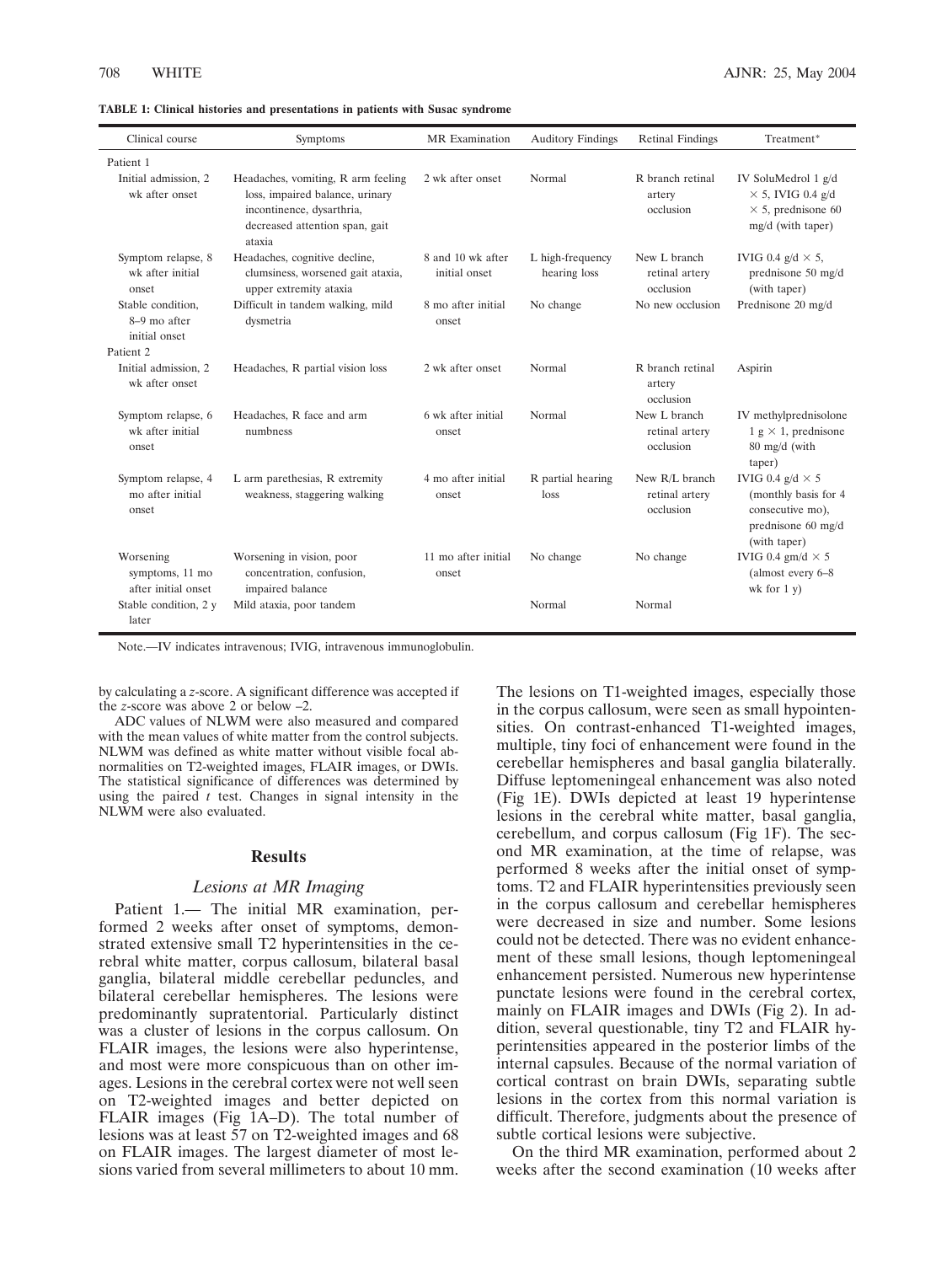

FIG 1. Patient 1. Initial MR examination at 2 weeks from the onset of symptoms.

*A* and *B*, Axial T2-weighted images show multiple hyperintense lesions involving the corpus callosum and cerebral white matter. *C* and *D*, Axial FLAIR images at almost the same levels as in *A* and *B* show hyperintense lesions not only in the corpus callosum and cerebral white matter but also in the cerebral cortex (*arrows*).

*E*, Contrast-enhanced axial T1-weighted image shows diffuse leptomeningeal enhancement.

*F*, Axial DWI shows several hyperintense lesions in the cerebral white matter (*arrows*), with a cluster of lesions in the corpus callosum.



Fig 2. Patient 1. Second MR examination shortly after relapse of the symptoms (8 weeks from initial onset).

*A* and *B*, Axial FLAIR images show that the lesions in the corpus callosum have decreased in size and number compared with those in Figure 1. However, new punctate hyperintense lesions appeared in the cerebral cortex (*arrows*).

*C*, Axial DWI also reveals the scattered hyperintense lesions in the cerebral cortex (*arrows*).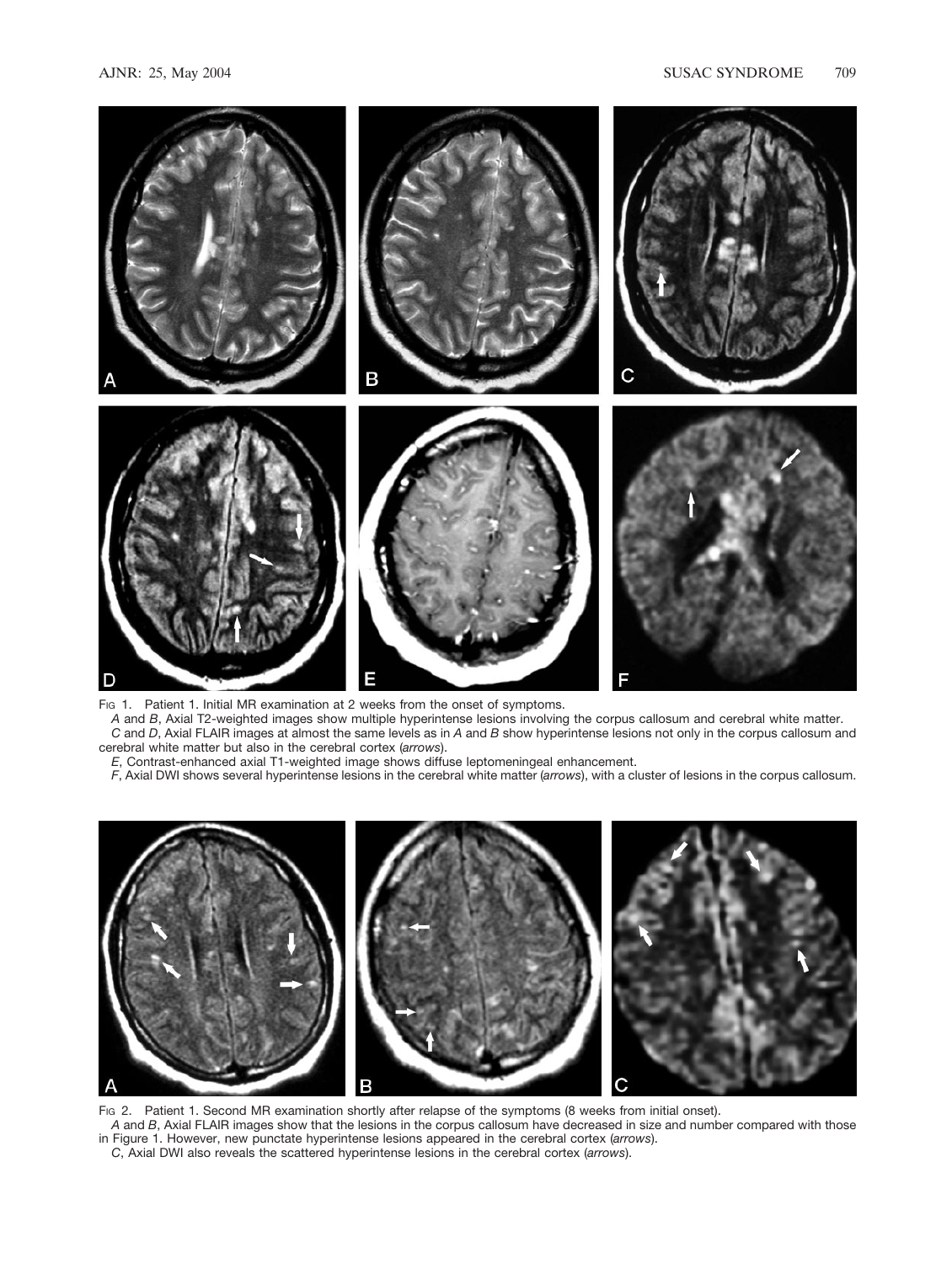

Fig 3. Patient 1. Third MR examination at 2 weeks following relapse of the symptoms (10 weeks from initial onset).

*A* and *B*, Axial FLAIR images show multiple hyperintense lesions in the basal ganglia and thalami bilaterally, as well as in the left cerebellar peduncle and left dentate nucleus. A questionable small lesion is seen in the cortex (*arrow* in *A*).

*C*, Axial DWI shows a hyperintense lesion in the right caudate head (*arrow*), which was not depicted by either FLAIR or T2-weighted images (not shown).

initial onset of symptoms), cortical lesions had obviously decreased in number. However, the questionable, tiny lesions in the posterior limbs of the internal capsules had increased in size and signal intensity. In addition, T2-weighted and FLAIR images showed multiple, small lesions in the thalami, posterior limbs of the internal capsules, corpus callosum, cerebellar hemispheres, and dentate nuclei (Fig 3A and B). These new lesions could not be clearly identified on T1-weighted images. DWIs showed three lesions in the corpus callosum and one in the right caudate head (Fig 3C). The latter was not depicted on either FLAIR or T2-weighted images.

The fourth MR examination, 8 months after initial onset of symptoms, showed volume loss with increased prominence of sulci and ventricles (Fig 4). Diffuse, scattered hyperintensities persisted on T2 weighted and FLAIR images, though they were fewer in number and decreased in size. No lesions were detected on DWIs.

Patient 2.— On the initial MR examination, performed 2 weeks after onset of symptoms, T2-weighted and FLAIR images showed several small lesions scattered in the white matter and the cerebellar hemisphere. Seven cortical lesions depicted on DWIs were not found on either FLAIR or T2-weighted images. On the second and third MR examinations, when clinical symptoms recurred, the number of lesions increased, and new lesions appeared in the corpus callosum and basal ganglia. The fourth MR examination was performed 11 months after the first. The patient had worsening of symptoms, and the number of lesions in the white matter, cortex, basal ganglia, and cerebellum increased dramatically. The ventricles also enlarged slightly, suggesting the development of mild brain atrophy. Diffuse leptomeningeal enhancement was noted. Tables 2 and 3 summarize the distribution and number of lesions on the serial MR examinations, respectively.



FIG 4. Patient 1. Fourth MR examination at 8 months from the onset of symptoms. Axial FLAIR image shows diffuse, bilateral, confluent increased signal intensity in the deep white matter. Note the enlarged ventricles and mildly prominent sulci; this is consistent with cerebral atrophy.

# *ADC Values of Lesions*

ADCs were calculated for 65 lesions, which were detected as hyperintensities on DWIs in both patients. These values were compared with mean ADC values from corresponding anatomic regions in 16 control subjects, in whom the mean ADCs were 6.60–  $7.70 \times 10^{-4}$ mm<sup>2</sup>/s for one imaging unit (GE Medical Systems) and 6.98–7.84  $\times$  10<sup>-4</sup>mm<sup>2</sup>/s for the other (Siemens).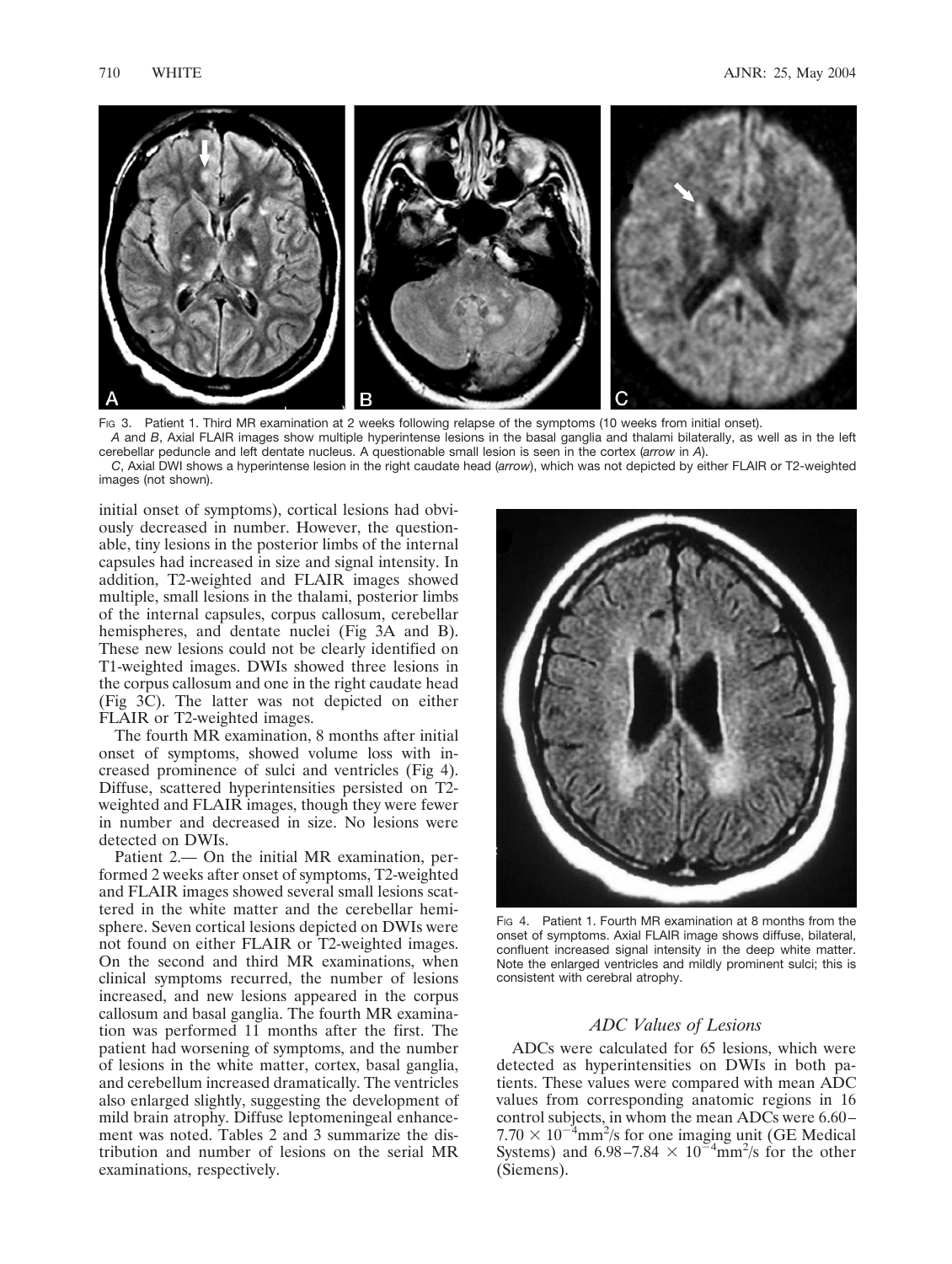## **TABLE 2: Distribution and number of lesions detected at serial MR studies in patient 1**

| Clinical Course and MR Study | Cerebral<br>White Matter | Cerebral<br>Cortex | Corpus<br>Callosum | Basal<br>Ganglia | Cerebellar<br>Hemisphere | Cerebellar<br>Peduncle |
|------------------------------|--------------------------|--------------------|--------------------|------------------|--------------------------|------------------------|
| 2 wk after onset             |                          |                    |                    |                  |                          |                        |
| T <sub>2</sub> WI            | 18                       | $\Omega$           | 22                 |                  |                          |                        |
| <b>FLAIR</b>                 | 22                       | 15                 | 20                 |                  |                          |                        |
| DWI                          | $\overline{2}$           | $\Omega$           | 11                 | 3                | 3                        | $\theta$               |
| 8 wk, relapse of symptoms    |                          |                    |                    |                  |                          |                        |
| T <sub>2</sub> WI            | 28                       | $\Omega$           | 14                 |                  |                          |                        |
| <b>FLAIR</b>                 | 31                       | 37                 | 15                 |                  |                          |                        |
| DWI                          | 4                        | 32                 | 9                  |                  |                          |                        |
| 10 wk, relapse of symptoms   |                          |                    |                    |                  |                          |                        |
| $T2WI*$                      | 13                       | $\Omega$           | 16                 | 20               | 4                        |                        |
| <b>FLAIR</b>                 | 32                       | 6                  | 17                 | 23               | 11                       |                        |
| <b>DWI</b>                   | $\Omega$                 | $\Omega$           | 5                  | $\mathbf{1}$     | $\Omega$                 |                        |
| 8 mo, stable condition       |                          |                    |                    |                  |                          |                        |
| T <sub>2</sub> WI            |                          |                    |                    |                  |                          |                        |
| <b>FLAIR</b>                 |                          |                    |                    |                  |                          |                        |
| DWI                          |                          | 0                  |                    | $\theta$         |                          | $\theta$               |

Note.—T2WI indicates T2-weighted imaging.

\* Some small lesions could not be identified because of motion artifact.

| TABLE 3: Distribution and number of lesions detected at serial MR studies in patient 2 |  |  |  |
|----------------------------------------------------------------------------------------|--|--|--|
|----------------------------------------------------------------------------------------|--|--|--|

| Clinical Course and MR Study | Cerebral<br>White Matter | Cerebral<br>Cortex | Corpus<br>Callosum | Basal<br>Ganglia | Cerebellar<br>Hemisphere | Cerebellar<br>Peduncle |
|------------------------------|--------------------------|--------------------|--------------------|------------------|--------------------------|------------------------|
| 2 wk after onset             |                          |                    |                    |                  |                          |                        |
| T <sub>2</sub> WI            |                          |                    | 0                  | $\Omega$         |                          | 0                      |
| <b>FLAIR</b>                 |                          |                    |                    |                  |                          |                        |
| <b>DWI</b>                   |                          |                    |                    | $\theta$         |                          | 0                      |
| 6 wk, relapse of symptoms    |                          |                    |                    |                  |                          |                        |
| T <sub>2</sub> WI            |                          |                    |                    |                  |                          |                        |
| <b>FLAIR</b>                 |                          |                    |                    |                  |                          |                        |
| DWI                          |                          |                    |                    |                  |                          | 0                      |
| 4 mo, relapse of symptoms    |                          |                    |                    |                  |                          |                        |
| T <sub>2</sub> WI            | 13                       |                    |                    |                  |                          |                        |
| <b>FLAIR</b>                 | 10                       |                    |                    |                  |                          |                        |
| DWI                          |                          |                    | f.                 | 0                |                          | $\mathcal{O}$          |
| 11 mo, worsening of symptoms |                          |                    |                    |                  |                          |                        |
| T <sub>2</sub> WI            | 43                       |                    |                    | 19               |                          | <sub>(</sub>           |
| <b>FLAIR</b>                 | 52                       | 15                 |                    | 17               |                          | <sub>(</sub>           |
| DWI                          |                          |                    |                    | 5                |                          |                        |

Note.—T2WI indicates T2-weighted imaging.

In addition to the results described next, 45 cortical lesions were also measured in the two patients (32 in patient 1 and 13 in patient 2). Most of these lesions had increased ADC values, which might have been inaccurate because of partial-volume effects with the CSF.

Patient 1.— Of the 19 lesions measured on the first examination, four (two in the corpus callosum, one in the white matter, and one in the cerebellar hemisphere) had restricted ADCs  $(5.29-6.71 \times$  $10^{-4}$ mm<sup>2</sup>/s) with *z*-scores < -2, three (all in the corpus callosum) had elevated ADCs  $(9.55-9.76 \times$  $10^{-4}$ mm<sup>2</sup>/s) with *z*-scores >2, and 12 (six in the corpus callosum, three in the basal ganglia, one in the white matter, and two in the cerebellar hemisphere) had ADCs in the normal range with *z*-scores  $\leq$  2 and  $\ge$  -2. Of the 13 lesions measured on the second examination, 11 (eight in the corpus callosum and three in the white matter) had elevated ADCs (8.58–  $13.50 \times 10^{-4}$ mm<sup>2</sup>/s), and two had ADCs in the nor-

mal range (one in the basal ganglia and one in the white matter). Among the four lesions measured on the third examination, two (one in the corpus callosum and one in the basal ganglia) had restricted ADCs (5.45 and 6.91  $\times$  10<sup>-4</sup>mm<sup>2</sup>/s), one (in the corpus callosum) had elevated ADCs  $(9.86 \times$  $10^{-4}$ mm<sup>2</sup>/s), and one (in the corpus callosum) had ADC values in normal range. On the last examination, no ADC values were measured because DWIs showed no hyperintense foci.

Patient 2.— The 29 measured lesions included one in the cerebral white matter from the first examination, three (two in the corpus callosum and one in the basal ganglia) from the second examination, four (three in the corpus callosum and one in the right hemispheric white matter) from the third examination, and 21 (seven in the corpus callosum, five in the basal ganglia, seven in the cerebral white matter, and two in the cerebellar peduncle) from the fourth exami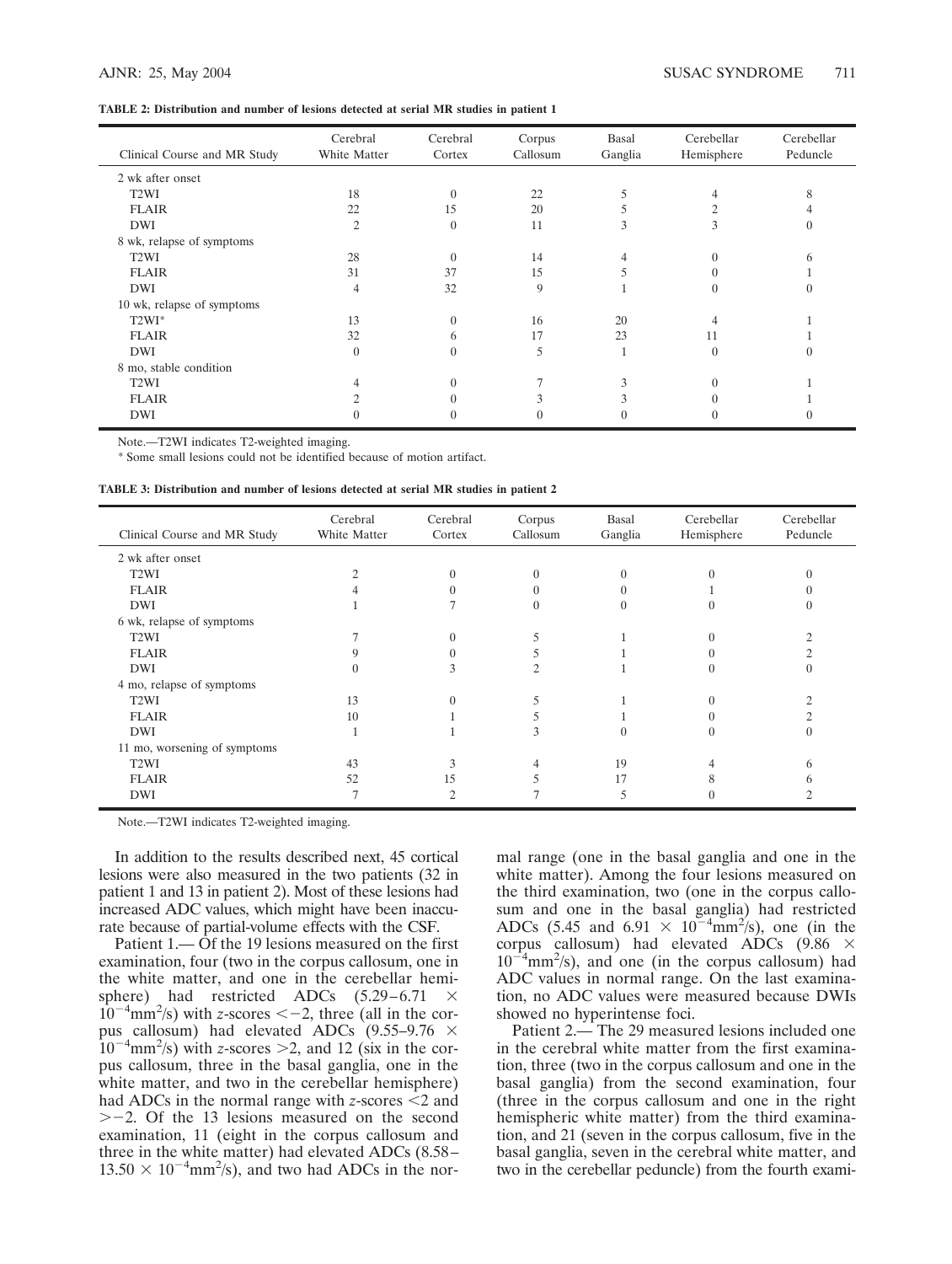nation. No lesion had a restricted ADC value. Of the 13 lesions with elevated ADCs  $(8.02-10.50 \times 10^{-4} \text{mm}^2/\text{s})$ , 12 were found on the fourth examination (three in the corpus callosum, four in the basal ganglia, and five in the white matter), and one (in the corpus callosum) was found on the second examination.

# *Abnormalities of NLWM*

In both patients, T2-weighted and FLAIR images on the last examinations showed extensive and confluent, mildly increased signal intensity throughout the deep NLWM (Fig 4). Also on the third examination of patient 1, minimally increased signal intensity was observed near the bodies of the lateral ventricles. Mean ADC values of the NLWM were elevated on the second, third, and fourth examinations in patient 1 (8.02–8.44  $\times$  10<sup>-4</sup>mm<sup>2</sup>/s) and on the fourth examination in patient 2 (7.92  $\times$  10<sup>-4</sup>mm<sup>2</sup>/s). ADCs were significantly different from the mean ADCs in white matter in the control subjects (7.20  $\times$  10<sup>-4</sup>mm<sup>2</sup>/s GE unit,  $7.35 \times 10^{-4}$ mm<sup>2</sup>/s Siemens unit; *P < .*05 for both patients).

# **Discussion**

T2-weighted MR images usually show multiple, small hyperintense lesions in patients with Susac syndrome. The lesions are predominately supratentorial, with a predilection for the corpus callosum, though they can also be found in the cerebellum and midbrain (2–5, 10–19). On the basis of the clinicopathologic findings, it is known that the gray matter is often involved in Susac syndrome (2–5, 13). However, some have reported that T2-weighted images usually show lesions, which appear mainly in the white matter because of the normally increased signal intensity of the gray matter (2) and of the CSF in the sulci; these features can prevent the differentiation of lesions in those areas. In comparison, FLAIR images are more sensitive in depicting the lesions in the gray matter (Figs 1 and 2, Tables 2 and 3) and should be included in routine examinations. In our cases, T2-weighted and FLAIR images demonstrated findings characteristic of diffuse, small hyperintense lesions. The lesions were in the supratentorial white matter and gray matter, the deep gray structures, and the cerebellum. A cluster of lesions was noted in the corpus callosum.

We found contrast enhancement in some lesions and in the leptomeninges (Fig 1E). Acute or subacute lesions and leptomeninges with enhancement have also been reported in previous articles (3, 10, 14, 16). Therefore, contrast-enhanced T1-weighted images should be used routinely in the diagnosis of Susac syndrome. Moreover, enhancing lesions and leptomeninges could be used as a guide for more accurate biopsy.

In patient 1, multiple, new cortical lesions were found shortly after symptoms relapsed; this was followed by the appearance of basal ganglia lesions about 2 weeks later (Table 2). These findings are consistent with the fact that gray matter is often

involved in Susac syndrome (2–5, 13), and they also demonstrate that lesions do not always appear synchronously. The previous lesions improved or partially disappeared over time, and brain atrophy occurred by the time of the fourth examination. In patient 2, characteristic MR findings of Susac syndrome were not found initially. With disease progression, the lesions increased. The multiple lesions mainly appeared 11 months later when the symptom became worse (Table 3).

Susac syndrome often has a chronic relapsing course punctuated by frequent remissions and exacerbations for 1–2 years (3, 10, 11). Imaging findings on timely MR examination could be well correlated with changes in the clinical symptoms. The syndrome is also thought to be due to microinfarction. In nine previous cases (1–5, 13, 17), brain biopsy was performed in the cerebral gray matter and white matter or corpus callosum. Multiple microinfarctions, with sclerosis of the media and adventitia of small pial and cortical vessels, were characteristic pathologic findings. Microinfarction is attributed to arteriolar occlusions.

DWI is a useful method for depicting ischemic lesions. Many previous reports have described changes in ADC and signal intensity in ischemic lesions over time (6–9). DWI and ADC values enable a unique analysis of the lesions in Susac syndrome, which are thought to be microinfarctions. In this study, DWIs were not as sensitive as T2-weighted and FLAIR images in the overall detection of lesions in the white matter, corpus callosum, basal ganglia, and cerebellum. However, the hyperintense lesions detected on DWIs provide novel insight into the pathophysiology of the disease by enabling an evaluation of the molecular diffusion of water in these lesions. DWIs demonstrated more lesions in the cortex than did T2-weighted images. Overall, FLAIR images demonstrated more cortical lesions than did DWIs; however, on a couple of individual examinations, DWIs were superior to the FLAIR images for demonstrating cortical lesions. The clear demonstration of cortical lesions is important for diagnosis and follow-up because of the frequent involvement of the cortex in Susac syndrome.

Although microinfarctions have been pathologically documented in Susac syndrome  $(2-5)$ , only six lesions in patient 1 (of 67 measured lesions in both patients) had decreased ADCs, as seen in acute or early subacute stroke. This might have been be due to a timing difference between onset of ischemia producing the lesions and the MR examination. However, no lesions had low ADC values on the second examination in patient 1 or on the fourth examination in patient 2, though both examinations were performed shortly after symptoms recurred. Accurate ADC measurement might not have been possible in some small lesions because the measured voxels might have included tissues affected or not affected by microinfarctions. Moreover, the ADCs of cortical lesions were thought inaccurate because of the likely presence of partial-volume effects with CSF. Apart from the discrepancies in ADC values between the